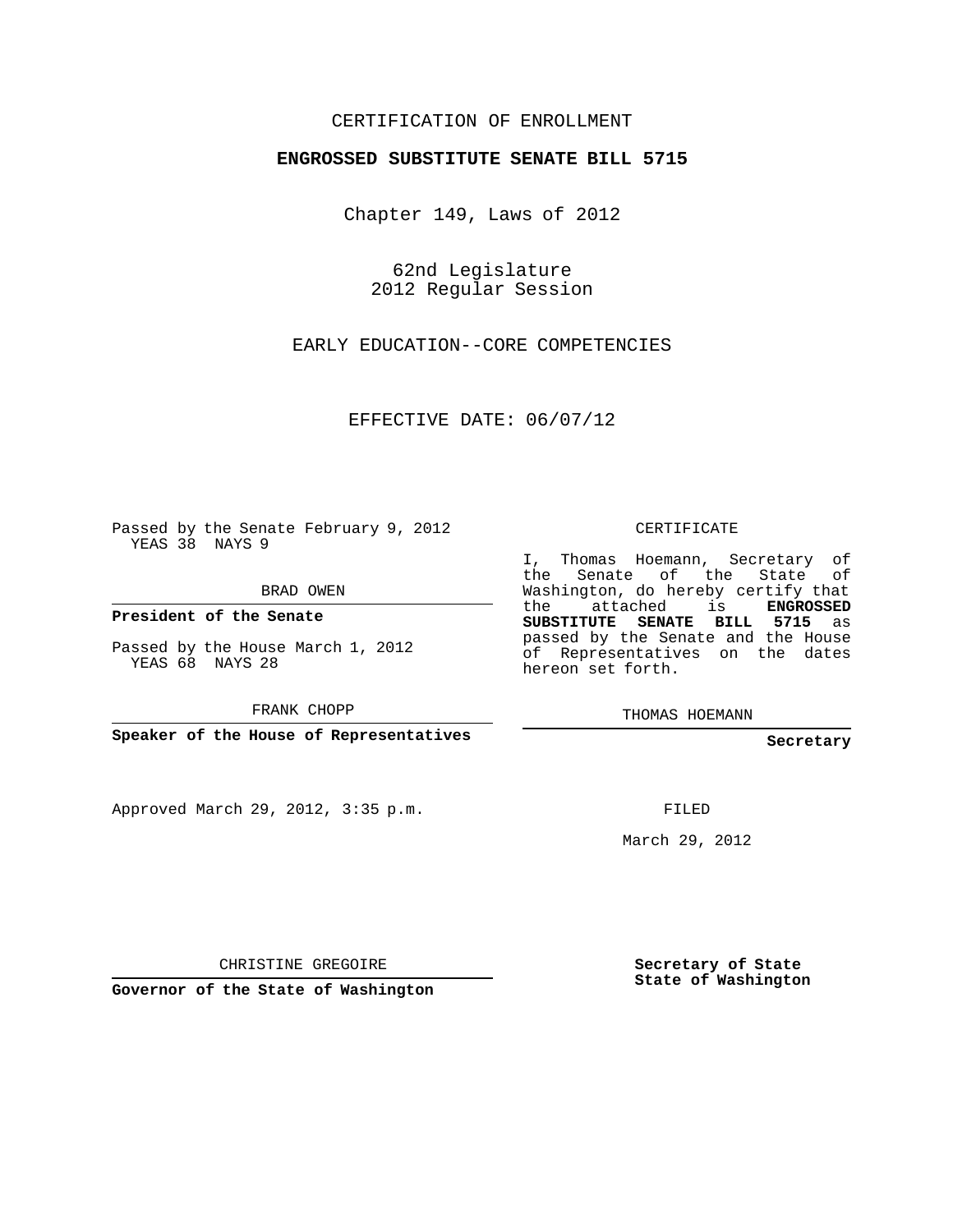## **ENGROSSED SUBSTITUTE SENATE BILL 5715** \_\_\_\_\_\_\_\_\_\_\_\_\_\_\_\_\_\_\_\_\_\_\_\_\_\_\_\_\_\_\_\_\_\_\_\_\_\_\_\_\_\_\_\_\_

\_\_\_\_\_\_\_\_\_\_\_\_\_\_\_\_\_\_\_\_\_\_\_\_\_\_\_\_\_\_\_\_\_\_\_\_\_\_\_\_\_\_\_\_\_

Passed Legislature - 2012 Regular Session

## **State of Washington 62nd Legislature 2011 Regular Session**

**By** Senate Early Learning & K-12 Education (originally sponsored by Senators Kohl-Welles, McAuliffe, Litzow, Harper, and Kline)

READ FIRST TIME 02/15/11.

 AN ACT Relating to adopting core competencies for early care and education professionals and child and youth development professionals; adding a new section to chapter 43.215 RCW; and creating a new section.

BE IT ENACTED BY THE LEGISLATURE OF THE STATE OF WASHINGTON:

 NEW SECTION. **Sec. 1.** The legislature finds that adopting statewide core competencies for early care and education professionals and child and youth development professionals is important because the competencies:

 (1) Define what early care and education professionals and child and youth development professionals need to know and be able to do to provide quality care and education for children;

 (2) Serve as the foundation for decisions and practices carried out by professionals in all early care and education settings and school age child care settings;

 (3) Establish a set of standards for early care and education professionals and child and youth development professionals that 17 support the professionalism for the field;

 (4) Are an integral part of a comprehensive professional development system; and